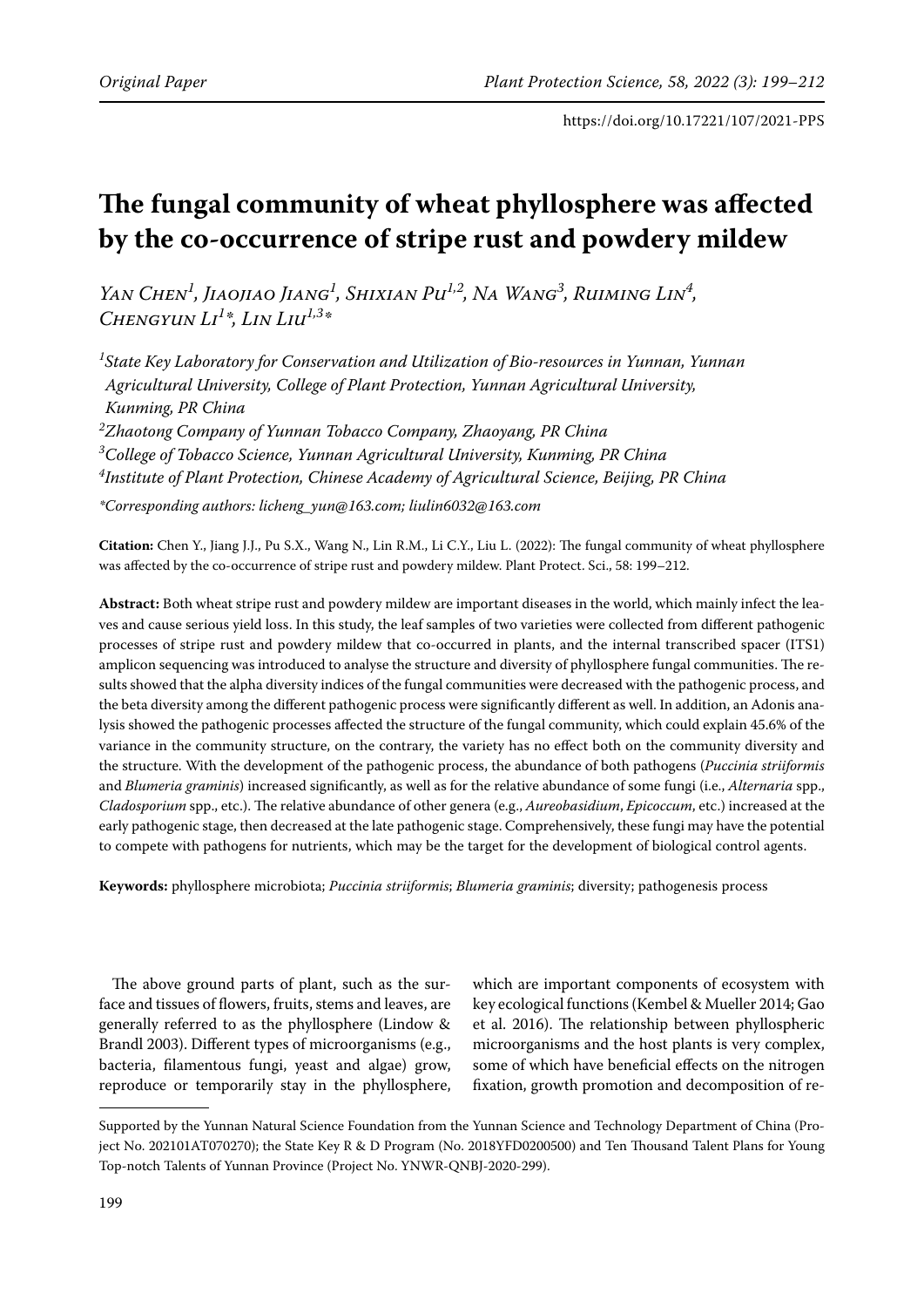sidual pesticides, while others are pathogens causing diseases and yield loss (Gao et al. 2016). The genetic characteristics of the host plants (Kembel & Mueller 2014; Thapa et al. 2017), the geographical location (Thapa et al. 2018), the seasonal variation and other natural factors, as well as fertiliser (Thapa et al. 2018) and/or pesticide applications (Gu et al. 2010; Karlsson et al. 2017a; Knorr et al. 2019) have a certain impact on the phyllospheric microorganism community.

Compared with studies on rhizosphere microorganisms (Niu et al. 2017; Walters et al. 2018), there are only a few studies on phyllospheric microorganisms. The earliest studies on phyllospheric microorganisms mainly combined artificial cultures and morphological identification, focusing on culturable species or pathogens, as well as their interaction with host plants (Pandey et al. 1993; Król & Machowicz-Stefaniak 2008; Mwashasha et al. 2013; Hantsch et al. 2014). With the development of molecular biology and sequencing technologies, the study of phyllospheric microbiota has been greatly promoted. Most studies have combined artificial cultures and molecular identification, for example, a study on the influence of Camellia grey spot [caused by *Pestalotiopsis maculans* (Cda.) Nag Raj] on fungal communities (Zhang et al. 2011); the diversity of endophytic fungi in sugarcane leaves (Zhou et al. 2017); assessing the impact of an enostroburin application on the bacterial community in the wheat phyllosphere (Gu et al. 2010); Hantsch et al. (2014) studied the genetic correlation between the diversity pattern of epiphytic bacteria in maize leaves and fungal infection resistance. Xu et al. (2014) reported on an analysis of the diversity of endophytes and phyllospheric microorganisms from Yunnan tobacco leaves.

However, 80% of fungi in nature cannot be cultured artificially at present. Therefore, the whole picture of the microbial community cannot be revealed based on culture techniques alone. In recent years, the rapid development of high-throughput sequencing and metagenomics have provided a new perspective for studying the composition and structure of phyllospheric microbiota and their interactions with host plants. Related research studies have gradually emerged, such as a study on endophytic fungi on the leaves of *Metrosideros polymorpha* on the island of Hawaii (Zimmerman & Vitousek 2002), the *Quercus macrocarpa* interfoliar fungus community diversity (Jumpponen & Jones 2009), the phyllospheric fungal community of 51 species in the Panama rainforest (Kembel & Mueller 2014) and

a study on the resistance of leaf surface microorganisms of *Arabidopsis thaliana* to grey mould disease (Ritpitakphong et al. 2016). Based on metagenomic technologies, the phyllospheric fungal community and the influence of agronomic measures on the fungal community structure have also been gradually revealed, such as studies on the endophytic fungi within the foliar tissues of *Camellia oleifera* (Zhou et al. 2013), the diversity of endophytic fungi in the leaves of *Dendrobium candidum* (Chen et al. 2015) and tobacco leaf surface microbial diversity (Su et al. 2017); organic farming increases the richness of fungal taxa in the wheat phyllosphere (Karlsson et al. 2017b), and the effect of the fungicide treatment on wheat phyllospheric fungi communities (Karlsson et al. 2017a; Knorr et al. 2019) and so on.

Phyllospheric microorganisms play an important role in agricultural ecosystems. The interaction between them can affect the growth and yield of crops (Luo et al. 2017). However, there are few research studies on the interaction among pathogen-host plant-phyllospheric microbial communities and the influence of a single pathogen on the microbial community. Luo et al. (2017) and Zhang et al. (2017) reported that there were significant differences in the phyllospheric bacterial (Luo et al. 2017) and fungal (Zhang et al. 2018) community structures on pumpkins with different severities of powdery mildew. Pumpkin powdery mildew can change the phyllospheric bacterial and fungal community structures and affect the community diversity. Manching et al. (2014) studied the effect of Southern leaf blight disease [caused by the fungus *Cochliobolus heterostrophus* (Drechs.) Drechs] severity on the phyllosphere's bacterial diversity of maize leaf, the results showed that the disease severity significantly reduced the bacterial species richness, and the application of a nitrogen fertiliser would increase the decline of the bacterial α-diversity. Wang et al. (2016) studied a rhizosphere soil fungal community in a field with different levels of tuber mustard clubroot disease (caused by *Plasmodiophora brassicae*) which showed that the percentage of pathogenic fungi in the heavy tuber mustard clubroot disease field was higher than in other fields, and the tuber mustard clubroot could affect the rhizosphere soil fungal community to some extent.

Wheat is one of the most important crops, and the phyllospheric fungal community of wheat was one of the earliest one's studied (Last 1995). Wheat stripe rust (caused by *Puccinia striiformis* f. sp. *tritici*) and wheat powdery mildew (caused by *Blumeria*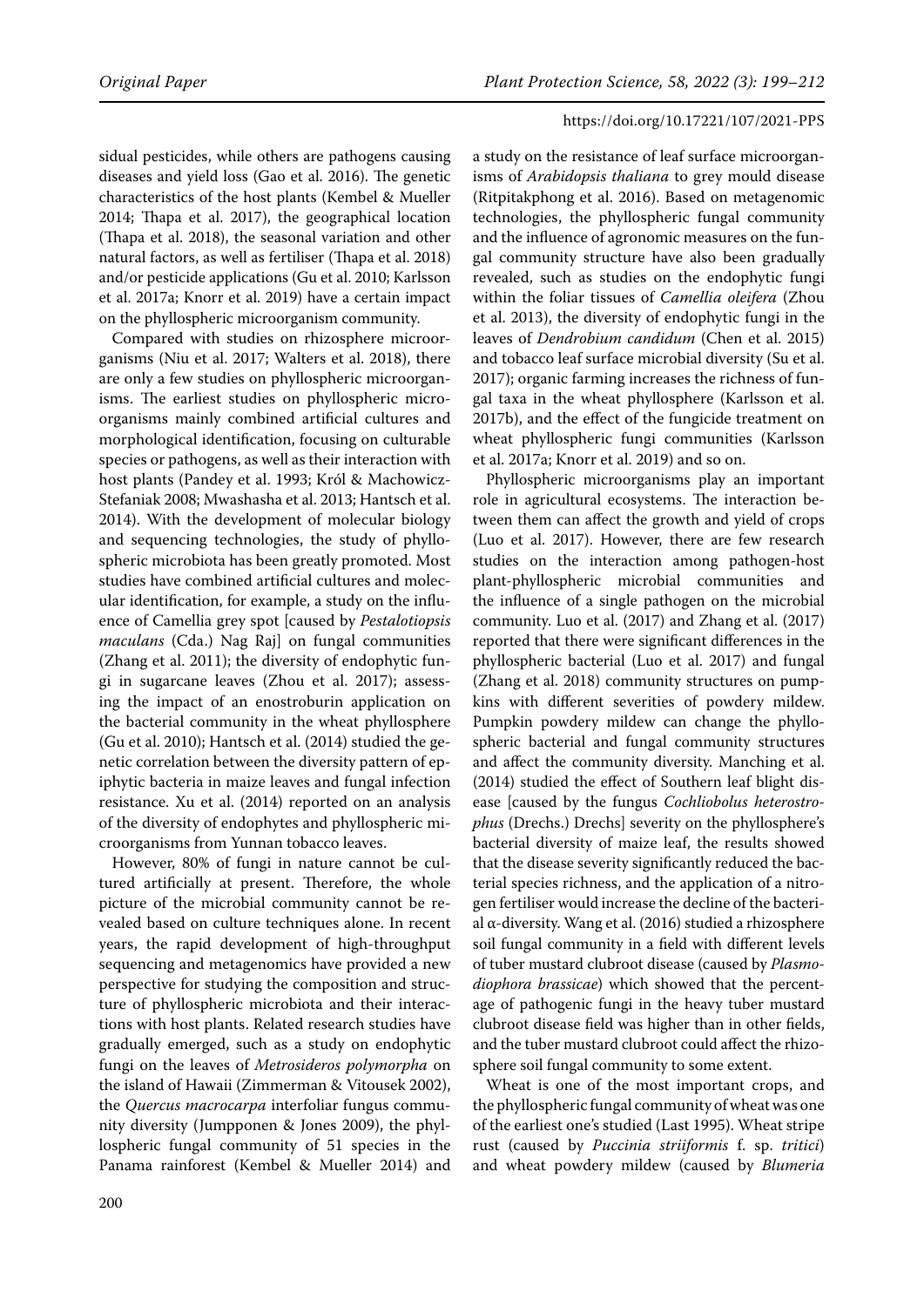*graminis* f. sp. *tritici*) are important fungal diseases in the world, and their co-occurrence in the field is a common phenomenon (Dong et al. 1989). Their spores can be spread far away with upper air flow, which has the characteristics of an outbreak and an epidemic in a large area, and leads to serious yield losses or even failure of the harvest. At present, research on the disease cycle and epidemiology of the above diseases are quite clear (Dong et al. 1989; Li et al. 2015; Yan 2016; Ma 2018). However, changes in the community structure of phyllospheric fungi in the pathogenic processes are not clear.

It has been reported that a wheat phyllospheric fungal community is mainly composed of basidiomycete yeasts, saprophytic ascomycetes and plant pathogens (Karlsson et al. 2017a). Different doses, application times and treatments of fungicides have effects on the fungal community of the wheat phyllosphere (Knorr et al. 2019). Sapkota et al. (2015) researched the diversity of wheat, barley, oats and rye, which showed that the host genotype is an important determinant of the cereal phyllosphere microbiota, while the fungicide treatment and geographical location had little effect on the community structure. Karlsson et al. (2017a) studied 22 wheat samples from organically and conventionally cultivated fields in Sweden, and found that the organically cultivated samples significantly increased the species richness of wheat leaves. However, a study on how the wheat pathogens affect the phyllosphere fungal community has not been reported upon.

At present, there are few reports on the highthroughput sequencing technology to study the interactions of the pathogen-crop-phyllosphere microbia in an agricultural ecosystem. In order to further explore the interaction between the pathogens and other microorganisms, we evaluated the diversity and community structure of a phyllospheric fungal community during the co-occurrence of wheat stripe rust and powdery mildew, in order to reveal the mechanism of the wheat disease resistance from the perspective of the microbial ecology, and provide a theoretical basis for the formulation of ecological control strategies.

# **MATERIAL AND METHODS**

#### **Cultivation of wheat plants**

Fifteen wheat seed grains of two varieties (being susceptible to wheat powdery mildew) which were

identified hosts of *Puccinia striiformis*, Trigo Eureka (T.E., with resistance gene 6) and Abbondanza (A.B., without resistance gene 6) (Wan et al. 2013) were sown in pots (44 cm at the upper diameter and 29 cm high) containing sterilised soil, and placed in a greenhouse on the  $12<sup>th</sup>$  floor of the engineering centre of Yunnan Agricultural University, which were then moved to a wheat field when the seedlings had grown two leaves. The seedling pots were placed at three points of the wheat field. Each variety at each point was placed in three basins, and the three points were distributed in an equilateral triangle.

## **Sample collection and processing**

The wheat leaves were sampled on the day of placement in the field, which was defined as the pre-infection stage (March 9, 2018), the early pathogenic stage (228 h after placement in the field on March 18, at this time, the initial infection occurred, chlorotic spots appeared on the leaves, and some areas were scattered with a white mould layer, the severity was about 5%) and the late pathogenic stage (444 h after placement in the field on March 27, about 40% of the leaf area was covered by a grey mould layer, and a large number of narrow and long oval uredinium appeared on the leaf tip to the middle of the leaf, and the severity reached 50%). Three representative leaves of each variety and each pot were collected at each sample point, and the collected 10 leaves were placed in an ice box and immediately brought back to the laboratory. Half of the leaves were extracted DNA and the other half were saved as a storage sample.

# **Sample DNA extraction and amplification sequencing**

The DNA of the sampled leaves were extracted according to the instructions of Omega Bio-Tek's E.Z.N.A.® HP fungal DNA Kit (Omega Bio-Tek, Inc., USA), and the DNA samples were purified and tested by polymerase chain reaction (PCR), and then sent to Novogene Biotechnology Co., Ltd, China. For amplification and sequencing. The sequencing region was internal transcribed spacer 1 (ITS1), the upstream primer was ITS5-1737f (5'-GGAA-GTAAAAGTCGTAACAAGG-3'), and the downstream primer was ITS2-2043r (5'-GCTGCGTTC-TTCATCGATGC-3').

The library was constructed with an Ion Plus Fragment Library Kit 48 rxns kit (Thermo Fisher Scientific, Inc., USA). After qubit quantification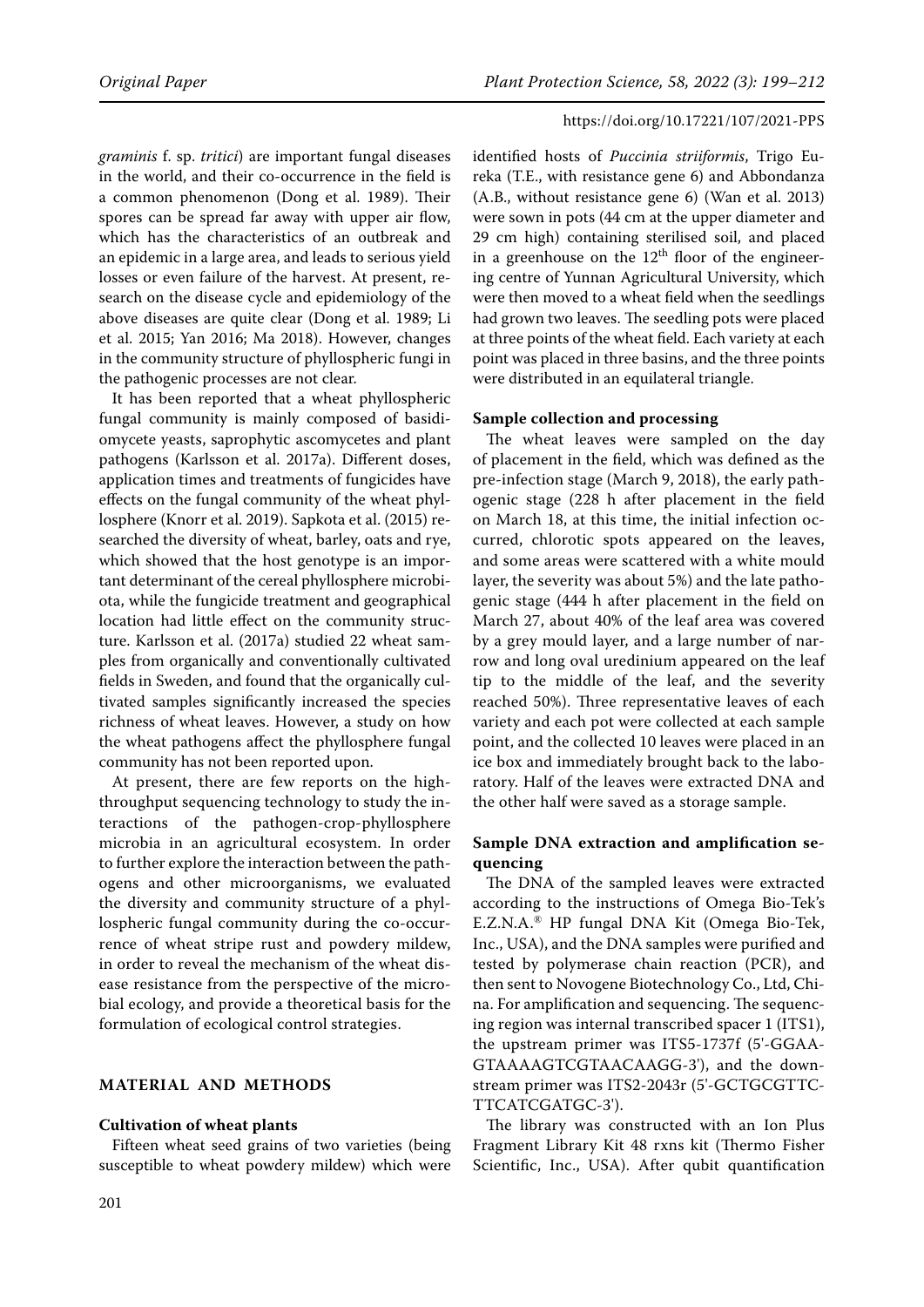and qualification, the library was sequenced on the computer with Ion  $S5^{TM}X$ .

## **Data analysis**

Cutadapt (Martin 2011) (version 1.9.1, http:// cutadapt.readthedocs.io/en/stable/) was used to cut the low-quality reads for the offline data, and then each sample data point was separated from the obtained reads according to a barcode. The raw data were obtained by cutting off the barcode and primer sequence, and then the final effective data were obtained by removing the chimeric sequence. The qualified data were clustered by Uparse software (Edgar 2013), and the sequences were clustered into operational taxonomic units (OTUs) with 97% consistency. At the same time, the representative sequences of the OTUs were selected. The species annotation analysis was carried out by the blast method and with the Unit (version 7.2) database in Qiime software (Caporaso et al. 2010) (version 1.9.1), and the community composition of each sample was counted at each classification level (Kingdom, Phylum, Class, Order, Family, Genus, Species).

The alfa diversity indices of Observed-outs, Chao1, Shannon, Simpson, ACE, etc. were calculated by using Qiime. The dilution curve, rank independence curve, species accumulation curve, analysis of the β-diversity index group differences and the principal coordinate analysis (PCoA) diagram were drawn by using R software (version 2.15.3).

The statistical analysis was conducted by SPSS 16.0. A *t*-test or one-way analysis of variance (ANOVA) was used to do the analysis, the mean value and standard error were used to express the test results, and Duncan's new multiple pole difference method was used to test the significance of the differences between the different treatments in the one-way ANOVA, *P-*value less than 0.05 was considered to have significant differences.

#### **RESULTS**

# **Composition and structure of the wheat phyllospheric fungal community**

The total number of raw sequences based on the ITS1 amplification was 2 813 994, and the total number of qualified sequences was 2 809 283. The average number of sequences in each sample was 78 036  $\pm$  6 976. According to the 97% identity cut-off and OTU division, 419 OTUs were ob-

tained, 144 of which were wheat OTUs which were removed from the analysis, the other 267 OTUs were annotated to five phyla of fungi, which included Ascomycota, Basidiomycota, Chytridiomycota, Glomeromycota and Zygomycota. The number of OTUs annotated to each phylum was 181, 67, 2, 2 and 15, respectively. A total of 19 classes, 39 orders, 61 families, 63 genera and 132 species were identified (Table 1).

In the wheat phyllospheric fungal community, there was an absolute predominance of Ascomycota, with an average relative abundance of 92.4%. While the average relative abundance of Basidiomycota, Zygomycota, Chytridiomycota and Glomeromycota were 6.9%, 0.4%, 0.1% and 0.2%, respectively. The dominant classes of Ascomycota were Leotiomycetes (87.3%), Dothideomycetes (1.9%), Sordariomycetes (1.0%) and Eurotiomycetes (0.7%); the dominant classes of Basidiomycota were Pucciniomycetes (5.4%), Tremellomycetes (0.7%), Agaricomycetes (0.4%) and Microbotryomycetes (0.2%). Chytridiomycota only include Monoblepharidomycetes and Chytridiomycetes. Glomeromycota only contains Glomeromycetes; Zygomycota only includes incertae sedis Zygomycota (Figure 1A).

Table 1. Sequence summary statistics based on the internal transcribed spacer 1 amplicon sequencing

| Items                                                                      | Count                |  |  |  |  |
|----------------------------------------------------------------------------|----------------------|--|--|--|--|
| Total number of raw sequences                                              | 2813994              |  |  |  |  |
| Total number of filtered sequences                                         | 2809283              |  |  |  |  |
| Mean filtered sequences/sample                                             | $78036 \pm 6976$     |  |  |  |  |
| Number of OTUs                                                             | 419                  |  |  |  |  |
| OTUs number of wheat                                                       | 144                  |  |  |  |  |
| OTUs number of fungi                                                       | 267                  |  |  |  |  |
| Number of OTUs were annotation to each taxon/<br>No. of taxonomic category |                      |  |  |  |  |
| Phylum                                                                     | 267 OTUs/5 phyla     |  |  |  |  |
| Ascomycota                                                                 | 181 OTUs             |  |  |  |  |
| Basidiomycota                                                              | 67 OTUs              |  |  |  |  |
| Chytridiomycota                                                            | 2 OTUs               |  |  |  |  |
| Glomeromycota                                                              | 2 OTUs               |  |  |  |  |
| Zygomycota                                                                 | 15 OTUs              |  |  |  |  |
| Class                                                                      | 245 OTUs/19 classes  |  |  |  |  |
| Order                                                                      | 226 OTUs/39 orders   |  |  |  |  |
| Family                                                                     | 208 OTUs/61 families |  |  |  |  |
| Genus                                                                      | 132 OTUs/63 genera   |  |  |  |  |
| Species                                                                    | 132 OTUs/78 species  |  |  |  |  |

OTU – operational taxonomic unit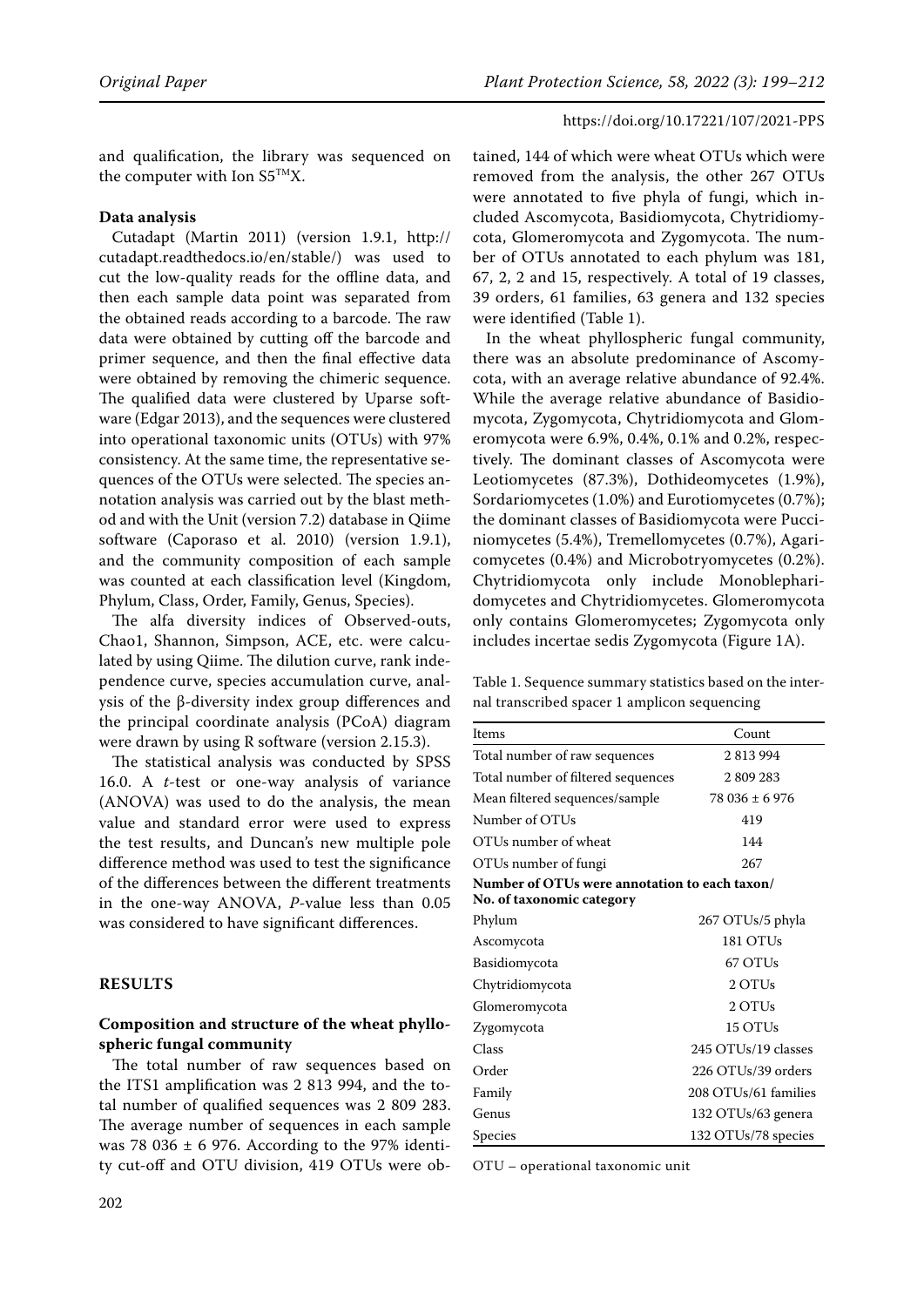There were 132 OTUs annotated to the species level of 78 fungi, the most of which were plant pathogens, with a total of 29 species. Among them, eight species were able to cause wheat diseases, which were *Blumeria graminis*, *Puccinia striiformis*, *Alternaria tenuissima*, *Fusarium oxysporum*, *Magnaporthe oryzae*, *Pseudopithomyces chartarum*, *Monographella cucumerina* and *Parastagonospora nodorum*. The second most abundant ones were saprophytic fungi and yeasts. The saprophytic fungi mainly included a total of 12 species, such as *Aspergillus versicolor*, *Aureobasidium pullulans*, *Cadophora fastigiata*, *Dokmaia monthadangii*, *Mortierella alpina*, *Talaromyces flavus*, *Thelebolus microsporus* and so on. The yeasts mainly included *Cryptococcus diffluens*, *C. rajasthanensis*, *C. uniguttulatus*, *Hannaella oryzae*, *Issatchenkia orientalis*, *Udeniomyces pannonicus*, *Rhodotorula glutinis*, *R. graminis*, *R. mucilaginosa* and *R. terpenoidalis*.

There are 153 common OTUs in all the samples, of which 32 OTUs were annotated to the species level of ten fungi, including *Alternaria tenuissima*, *Aureobasidium pullulans*, *Blumeria graminis*, *Cladosporium cladosporioides*, *Epicoccum nigrum*, *Micro-*

*idium phyllanthi* and *Pyrenula paraminarum* from Ascomycota, *Puccinia striiformis* and *Schizophyllum commune* from Basidiomycota, and *Gigaspora margarita* from Glomeromycota. The average relative abundances of *Blumeria graminis* and *Puccinia striiformis* were 20.91% and 1.12%, respectively, and the abundances increased with the development of the disease; the relative abundances of the other eight fungal pathogens of wheat were lower than 0.1%.

# **Effect of the pathogenic process on the diversity and structure of the fungal community of the wheat phyllosphere**

*Pathogenic processes affect the* α*-diversity of the wheat phyllospheric fungal community.* Based on the one-way ANOVA of the α-diversity indices (including the Species richness, Shannon, Simpson, Chao1, ACE and PD whole tree) among the different pathogenic processes, the results indicated there was no significant difference between the preinfection  $(9<sup>th</sup>$  of March) and the early pathogenic stage ( $18<sup>th</sup>$  of March), but the indices of the late pathogenic stage  $(27<sup>th</sup>$  of March), such as the Species richness, Shannon, Simpson and ACE, were



Figure 1. Dynamics of fungal community composition of phyllosphere with the sphere, with *Blumeria graminis* and *Puccinia striiformis* excluded A.B. – Abbondanza; T.E. – Trigo Eureka Figure 1. Dynamics of the fungal community composition of the phyllosphere with the pathogenic process. (A) total fungal community composition of the wheat phyllosphere, (B) fungal community composition of the wheat phyllo-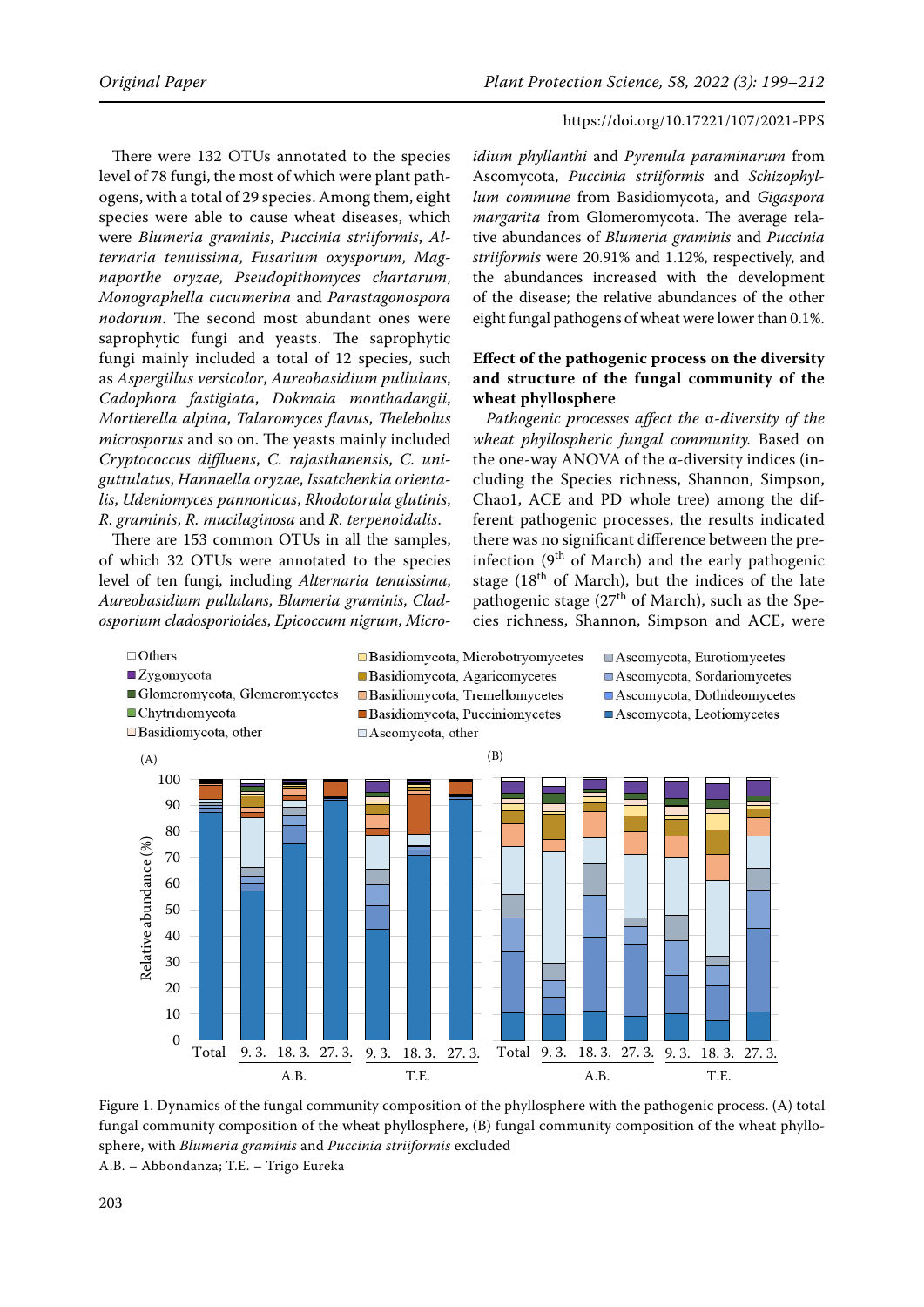| Temporal | <b>Richness</b>    | Shannon                    | Simpson            | Chao1                 | ACE                           | PD whole tree      |
|----------|--------------------|----------------------------|--------------------|-----------------------|-------------------------------|--------------------|
| March 9  | $58.75 \pm 2.40^a$ | $4.32 + 0.14a$             | $0.90 \pm 0.01^a$  | $90.92 \pm 6.10^{ab}$ | $74.57 + 2.89$ <sup>a</sup>   | $10.91 \pm 0.69^a$ |
| March 18 | $56.00 + 4.15^a$   | $3.91 + 0.21$ <sup>a</sup> | $0.87 + 0.01^{ab}$ | $111.63 + 17.04^a$    | $86.06 \pm 6.67$ <sup>a</sup> | $9.70 \pm 0.98^a$  |
| March 27 | $36.42 + 2.48^b$   | $3.33 + 0.14^b$            | $0.84 + 0.01^b$    | $62.11 + 5.51^b$      | $50.72 + 5.34^b$              | $4.74 + 0.42^b$    |

Table 2. One-way ANOVA results of the  $\alpha$ -diversity indices of the phyllosphere fungi communities with different pathogenic processes

<sup>a</sup>Significant difference at 0.05 level; <sup>b</sup>significant difference at 0.01 level

significantly lower than those in the pre-infection and early pathogenic stage (Table 2).

The result of the paired-samples *t*-test of the α-diversity indices between two varieties showed that there was no significant difference. The species richness of A.B. and T.E. were  $51.44 \pm 4.00$ and  $49.33 \pm 2.84$  ( $t = 0.677$ ,  $P = 0.508$ ); the Shannon index was 3.85 ± 0.18 and 3.86 ± 0.15 (*t* = 0.07,  $P = 0.945$ , Chao1 was 100.71  $\pm$  12.59 and 75.73  $\pm$ 5.09 ( $t = 1.94$ ,  $P = 0.069$ ), ACE was 74.21  $\pm$  6.63 and 66.69 ± 3.87 ( $t = 1.403$ ,  $P = 0.179$ ).

*Pathogenic processes affect the*  β-*diversity of the wheat phyllospheric fungal community.* The β-diversity of the wheat phyllospheric fungal community in the different disease processes was calculated based on the Bray-Curtis distance algorithm, which showed that there were significant differences among the different disease processes, among which the difference between the early stage and the non-disease was  $20.65$  ( $P = 0.028$ ); the difference between the late stage and pre-infection stage was  $50.17$  ( $P < 0.000$  1); the difference between the late pathogenic stage and the early pathogenic stage was  $-29.52$  ( $P < 0.002$ ) (Figure 2). However,



Figure 2. Beta diversity of the phyllosphere fungi com- $\overline{\phantom{a}}$ munities with different pathogenic processes OTU – operational taxonomic unit \**P* < 0.05; \*\**P* < 0.01; \*\*\**P* < 0.001

there was no significant difference in the β-diversity between the two varieties  $(P = 0.336)$ .

*The effect of the pathogenic processes on the community structure of the wheat phyllospheric fungi.* The course of the disease affects the structure of the wheat phyllospheric fungi community. The Adonis analysis based on the Bray-Curtis algorithm showed that there was no significant difference in the community structure between the early pathogenic stage and the pre-infection stage, but the community structure between the late pathogenic stage and the early pathogenic stage was significant ( $R^2$  = 0.456,  $P$  < 0.01), and the community structure between the late stage and the early stage was significantly different ( $R^2$  = 0.345,  $P < 0.01$ ) (Table 3). The principal coordinate analysis also showed that the samples in the different pathogenic stages was obviously clustering (Figure 3A), however, there was no significant difference in the structure of the phyllospheric fungal community between the two wheat varieties (Figure 3B).

# **Dynamics of the dominant fungi with the development of the pathogenic processes**

*Dynamics of the dominant pathogenic fungi in the wheat phyllosphere. Blumeria graminis* and *Puccinia striiformis* were the dominant pathogens, and their relative abundance increased gradually with the development of the disease. The relative abundance of *B. graminis* increased from 1.18% to 9.92% and then to 51.64%; the relative abundance of *P. striiformis* increased from 0.05%

Table 3. Adonis test of the category effect on the fungal community by Bray-Curtis distance algorithm

| Factor   | Compared groups   | $R^2$ (residual) | $P$ -value |
|----------|-------------------|------------------|------------|
|          | $9.3 - 18.3$      | 0.061(0.939)     | 0.19       |
| Temporal | $9.3 \times 27.3$ | 0.456(0.542)     | 0.001      |
|          | $18.3 \sim 27.3$  | 0.345(0.655)     | 0.001      |
| Variety  |                   | 0.013(0.987)     | 0.773      |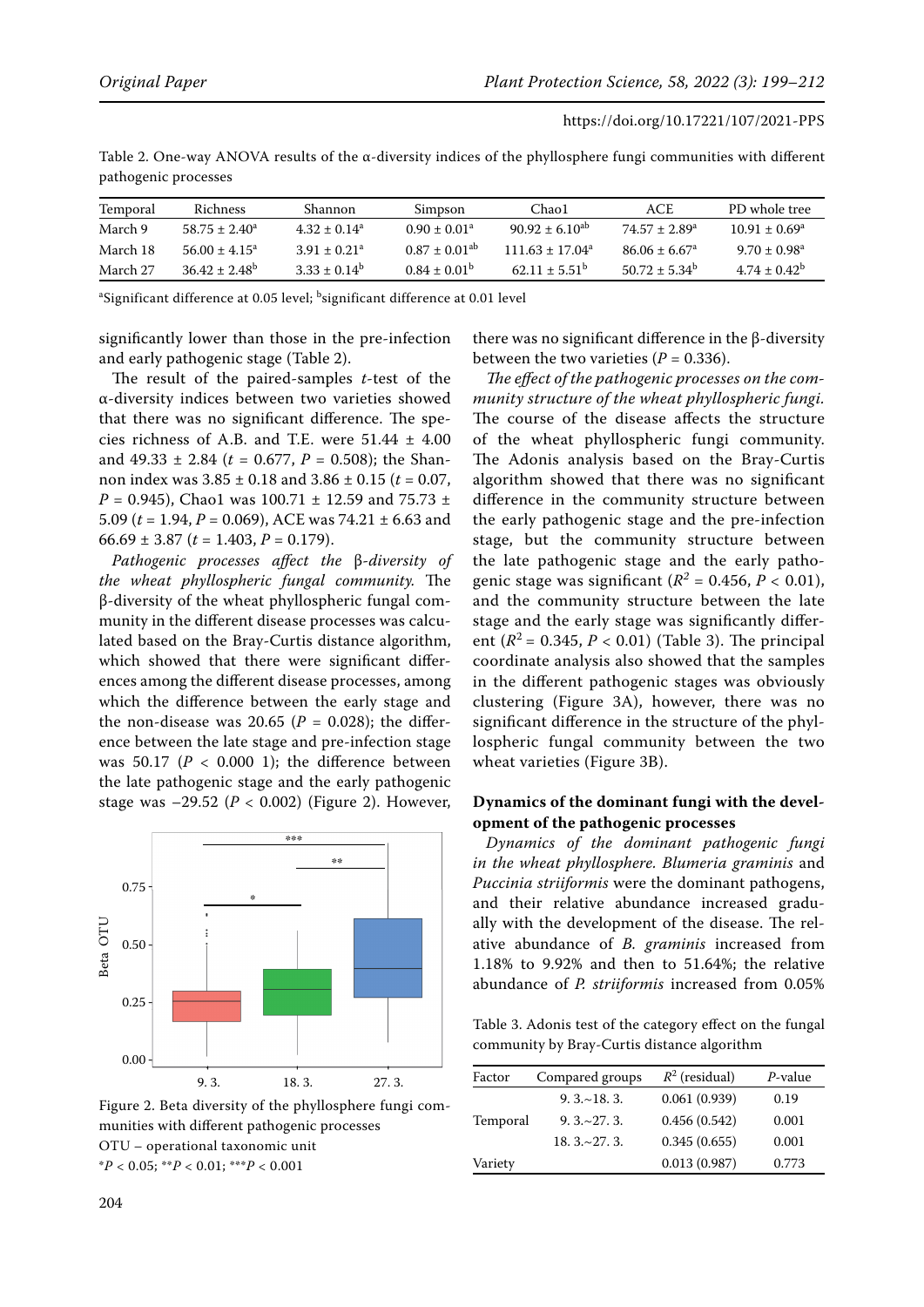

and (B) the distribution of the samples according to the varieties Figure 3. Bray-Curtis matrices visualised using principal coordinates analysis (PCoA) showing (A) the distribution of the samples according to the pathogenic processes in the dataset of the phyllosphere fungal communities of wheat

A.B. – Abbondanza; T.E. – Trigo Eureka; T1 – pre-infection; T2 – early pathogenic; T3 – late pathogenic

to 0.65% then to 2.66%. The relative abundance of *P. striiformis* was significantly higher in the late pathogenesis than that in the pre-infection stage, but there was no significant difference both between the early stage and the pre-infection stage, and between the early pathogenic and late pathogenic stage. The trend of relative abundance of *B. graminis* in variety A.B. was consistent with that of *P. striiformis*. However, the relative abundance of *B. graminis* in variety T.E. was significantly higher in the late stage than in the early pathogenic stage and pre-infection stage, while there was no significant difference in the early stage and pre-infection stage (Figure 4).

*The effect of Blumeria graminis* and *Puccinia striiformis on the structure of the wheat phyllospheric fungal community.* In the whole stage of mixed occurrence of wheat stripe rust and powdery mildew, after removing the proportion of wheat powdery mildew and stripe rust, Ascomycota and Basidiomycota were mainly detected in the wheat phyllosphere, and their relative abundance gradually decreased with the disease process. The relative abundance of Zygomycota and Glomeromycota also decreased with the progress of the disease; Chytridiomycota was only present in a few samples (Table 4).

However, with the development of the pathogenic process, the order of the dominant class changed in variety A.B., Leotiomycetes and Eurotiomycetes

% then to 2.66%. The relative abundance  $\;\;\;$  were the dominant class of Ascomycota at the preinfection stage, while Dothideomycetes became an that in the pre-infection stage, dominant with the development of the pathogenesis; Agaricomycetes and Tremellomycetes were dominant in Basidiomycota, while the relative abundance of Tremellomycetes became higher than that of the Agaricomycetes. In the T.E. variety, the dominant class of Ascomycota and Basidiomycota was unchanged with the development of the pathogenic process (Figure 1B).

> *The dynamics of the pathogenic and non-pathogenic fungi of wheat with the pathogenic process*. The OTU number (Figure 5A) and relative abundance (Figure 5C) of the wheat fungal pathogens in the early and late pathogenic stages were significantly higher than that in the pre-infection stage, although the species number (Figure 5B) of the wheat pathogenic fungi in the three stages had no significant difference in both the A.B. and T.E. varieties.

> While for the non-wheat pathogenic fungi, there was definitely a difference between the two varieties, but there was no significant difference in OTU number, species number and relative abundance among the three periods in the T.E. variety, but the OTU number, species number and relative abundance in the early pathogenic stage were significantly higher than that of pre-infection stage and late pathogenic stage (Figures 5D, 5E, 5F).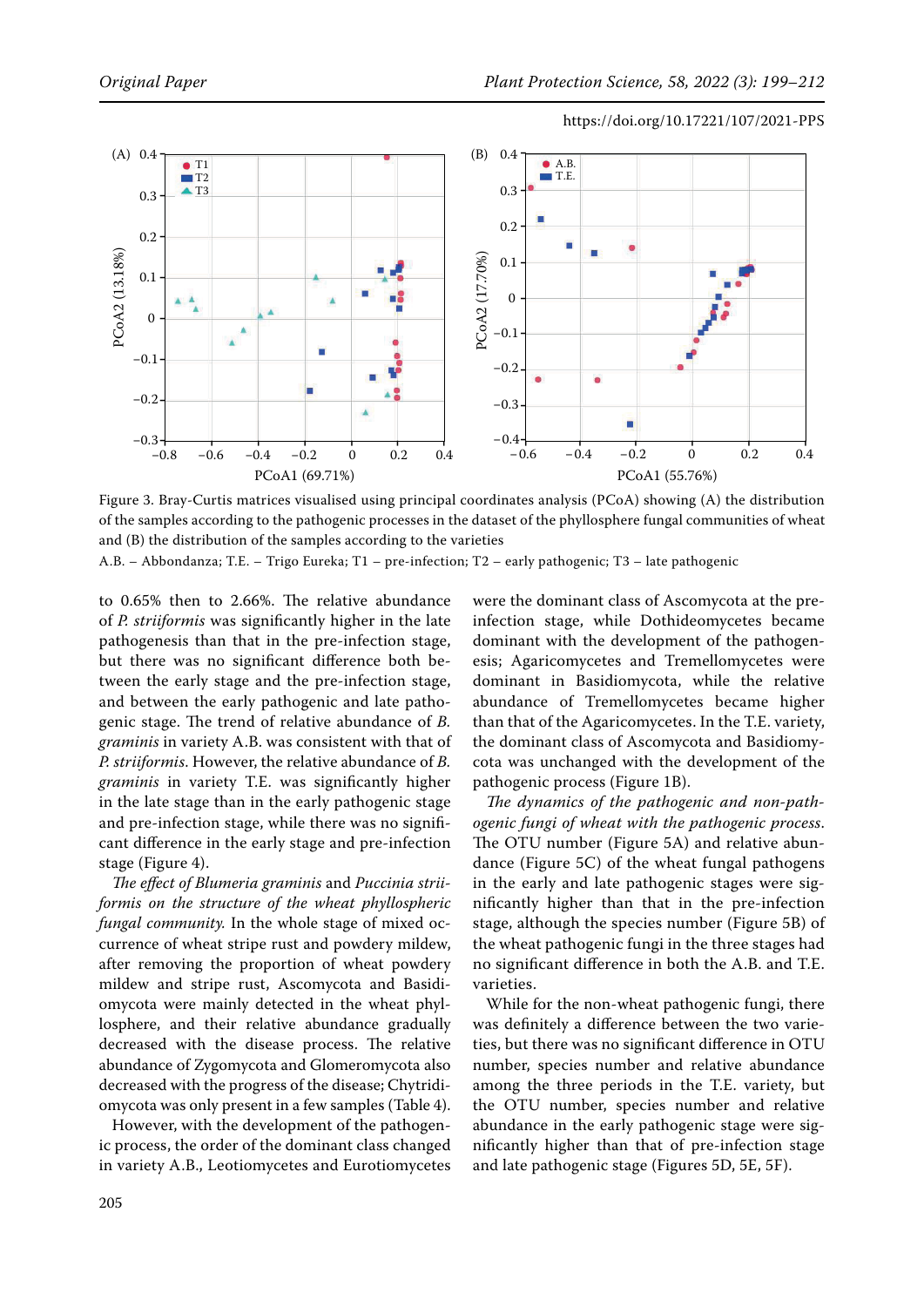

Figure 4. The relative abundance of Puccinia striiformis and Blumeria graminis both Figure 4. The relative abundance of *Puccinia striiformis* and *Blumeria graminis* both increased significantly with the pathogenic process

One-way ANOVA and Duncan's multiple range test at  $P < 0.05$  were used to analyse the data within the different patho- $N_{\rm F}$  and  $N_{\rm F}$  and  $N_{\rm F}$  and  $N_{\rm F}$  the data of the data  $N_{\rm F}$  the data  $N_{\rm F}$ genic processes

geme processes<br>A.B. – Abbondanza; T.E. – Trigo Eureka

a,bIndicate a significant difference among the different treatments

The OTU number, species number and relative abundance of the two varieties in the different sampling periods were analysed via the paired *t*-test. The results showed that the OTU number and species number of the wheat pathogens and nonpathogens had no significant difference between the two varieties, but the relative abundance of the

non-pathogens of the A.B. variety was significantly higher than that of the T.E. variety. In the early pathogenesis stage, the relative abundance of the non-wheat pathogens of the A.B. variety was significantly higher than that of the T.E. variety, but there was no significant difference between the two varieties in the other two periods (Figure 5).

Table 4. Relative proportion (%) of the dominant class with the pathogenic process

| Dominant class     | Abbondanza |          |          | Trigo Eureka |          |          |
|--------------------|------------|----------|----------|--------------|----------|----------|
|                    | March 9    | March 18 | March 27 | March 9      | March 18 | March 27 |
| Ascomycota         |            |          |          |              |          |          |
| Leotiomycetes      | 4.48       | 2.84     | 0.17     | 6.09         | 1.06     | 0.31     |
| Dothideomycetes    | 2.88       | 7.11     | 0.52     | 9.04         | 1.94     | 0.92     |
| Sordariomycetes    | 2.83       | 4.05     | 0.12     | 8.08         | 1.08     | 0.43     |
| Eurotiomycetes     | 3.04       | 3.02     | 0.07     | 5.82         | 0.54     | 0.24     |
| Other              | 19.09      | 2.50     | 0.45     | 13.21        | 4.16     | 0.36     |
| Basidiomycota      |            |          |          |              |          |          |
| Tremellomycetes    | 2.08       | 2.51     | 0.17     | 5.24         | 1.46     | 0.20     |
| Agaricomycetes     | 4.22       | 0.83     | 0.11     | 3.82         | 1.33     | 0.10     |
| Microbotryomycetes | 0.51       | 0.64     | 0.07     | 0.99         | 0.88     | 0.03     |
| Other              | 1.23       | 0.36     | 0.05     | 1.90         | 0.29     | 0.05     |
| Chytridiomycota    | 0.00       | 0.06     | 0.00     | 0.21         | 0.00     | 0.00     |
| Glomeromycota      | 1.86       | 0.20     | 0.05     | 1.70         | 0.47     | 0.06     |
| Zygomycota         | 1.13       | 1.05     | 0.09     | 4.04         | 0.86     | 0.17     |
| Others             | 1.52       | 0.13     | 0.02     | 0.73         | 0.35     | 0.03     |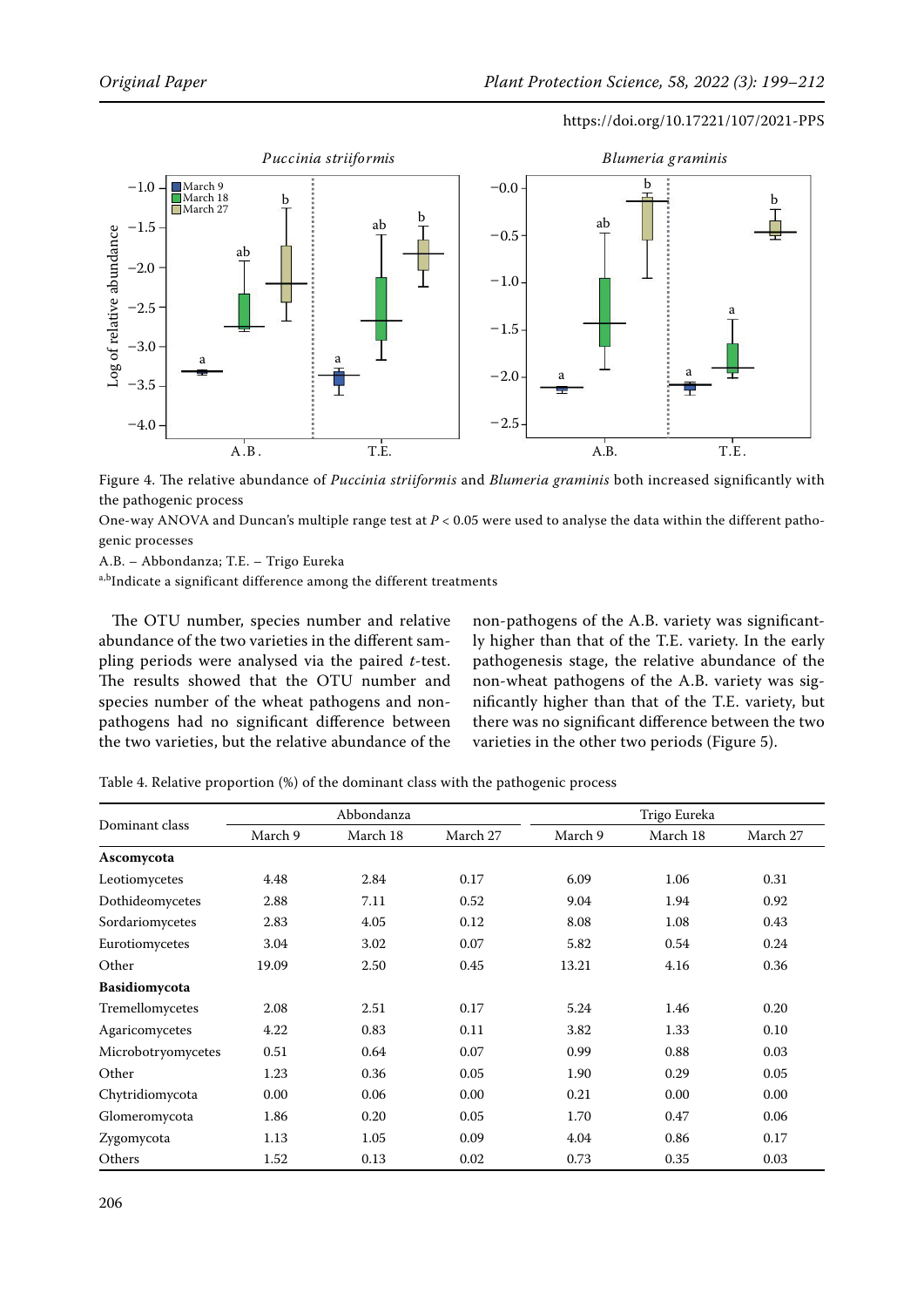

Figure 5. Changes in the operational taxonomic unit (OTU) number, species number and relative abundance of the pathogenic and non-pathogenic fungi in the wheat at different stages

A.B. – Abbondanza; T.E. – Trigo Eureka

\*\*Indicate the significance level of the *F*-values (*P* < 0.01)

a,bIndicate a significant difference among the different treatments

One-way ANOVA and Duncan's multiple range test at *P* < 0.05 were used to analyse the data within the different pathogenic process, values are presented as the mean ± SE; *t*-test was used to analyse the data within the different varieties

*Fungi species with abundance changes significantly with the pathogenic process.* The results of the hypothesis testing the relative abundance at the genus level among the different disease stages via the MetaSta method indicated the relative abundance of *Aureobasidium*, *Epilococum*, *Issatchenkia*, *Rhodotorula*, *Sporobolomyces* and *Udeniomyces*  increased in the early stages of the pathogenesis and decreased in the late pathogenesis (Figure 6). In addition, the abundance of the saprophytic fungi or necrotrophic pathogens, such as *Alternaria*  spp., *Cladosporium* spp. and *Leptosphaeria* sp., increased with the pathogenic progression.

## **DISCUSSION**

# **Diversity of fungal community on wheat phyllosphere**

In general, the dominant species annotated in this study are consistent with previous reports which used high-throughput sequencing (Blixt et al*.* 2009; Sapkota et al. 2015; Karlsson et al. 2017a; Su et al. 2017) and traditional culture methods (Larran et al. 2007; Miao 2011), and mainly included *Alternaria* spp., *Cladosporium* spp., *Fusarium oxysporum* and *Rhizopus arrhizus* of Ascomycota, *Sporobolomyces roseus*, *Cryptococcus*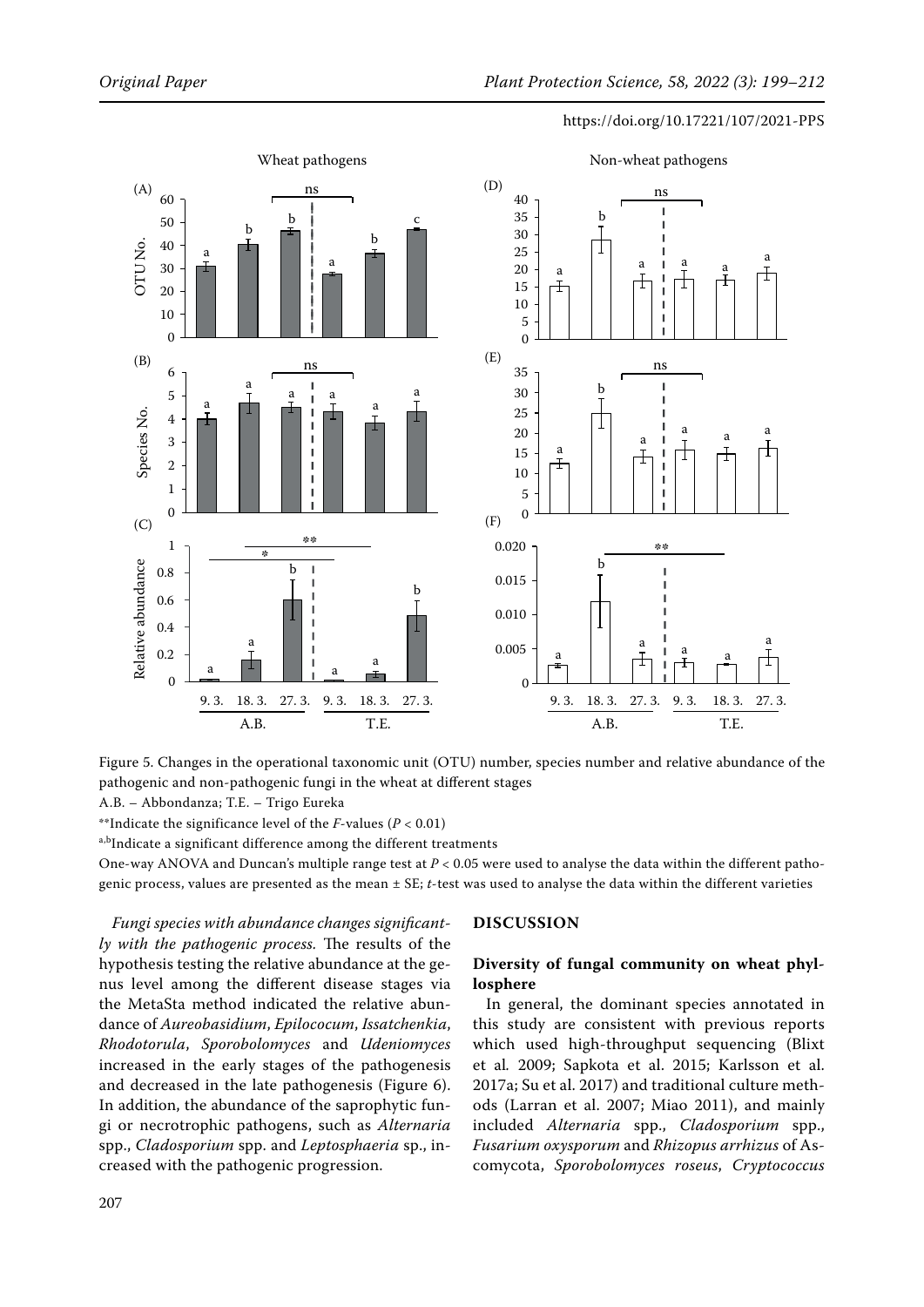spp. and *Udeniomyces* spp. of Basidiomycota, besides *Blumeria graminis* and *Puccinia striiformis*.

In this study, Ascomycota and Basidiomycota were the dominant phylum of the wheat phyllospheric fungal community, which was consistent with Sapkota's research about fungicides affecting the structure of the wheat phyllospheric fungal community (Sapkota et al. 2015), whose result showed that the wheat phyllospheric fungal community was mainly comprised of basidiomycete yeasts, saprophytic ascomycetes and plant pathogens. It was also consistent with the results of Zhang et al. (2018) on the pumpkin powdery mildew disease caused by *Spharotheca cucurbiae* (Jacz.) Z. Y. Zhao, whose severity influences the fungal diversity of the phyllosphere (Zhang et al. 2018).

## **The effect of the pathogenic process on the fungal community of the wheat phyllosphere**

At present, there is no report on the effect of mixed occurrence of wheat stripe rust and powdery mildew on the fungal diversity and structure of the phyllosphere. In this study, the result showed that the α-diversity indices (Species richness, Chao1, ACE) of the fungal community decreased with the pathogenic process, which is consistent

with the research about "Southern leaf blight disease severity is correlated with decreased maize leaf epiphytic bacterial species richness" (Manching et al. 2014). While, in the report on pumpkin powdery mildew disease, the severity influences the fungal diversity of the phyllosphere (Zhang et al. 2018), which indicated that the pathogenic fungi infection may promote an increase in the richness at the initial stage, and then decrease with an increase in the disease severity due to the biotic pressure (i.e., symbiotic and competitive stresses among the microbial species). Taken together, it is hypothesised that different pathogens may have different effects on the microbial community structure of the host phyllosphere, thus it is necessary to focus on this hypothesis in future research.

The T.E. and A.B. varieties are both susceptible to *Blumeria graminis* and *Puccinia striiformis* infections, so the diversity of the fungal community decreases with an increase in the disease pressure. The co-occurrence of wheat stripe rust and powdery mildew can change the structure of the fungal community of phyllosphere based on present study. With an increase in the disease level, *B. graminis* and *P. striiformis* gradually become dominant, while the abundance of other fungi changes with the dis-



Figure 6. The genera of the phyllosphere fungi with the relative abundance increased at the early pathogenesis stage then decreased at the late pathogenesis stage \**P* < 0.05; \*\**P* < 0.01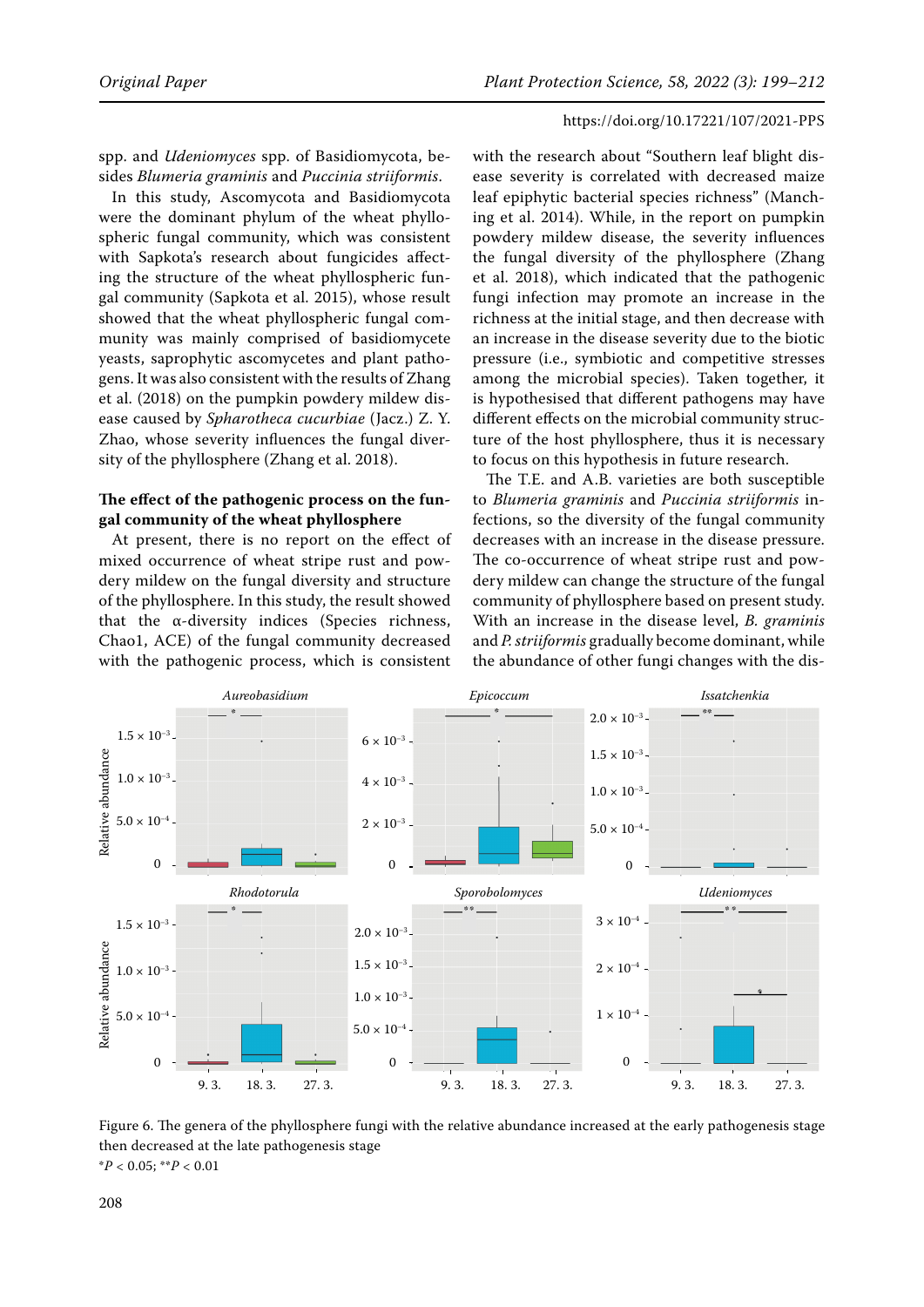ease process, which is consistent with the research results that powdery mildew can change the structure of bacterial (Luo et al. 2017) and fungal communities (Zhang et al. 2018) of the pumpkin phyllosphere, and was also consistent with the research of Zhang et al. (2011) on the effect of *Camellia* grey spot on the foliar fungal community.

Currently, there are few reports about the interaction among the pathogen-plant-microbial community of the phyllosphere, while both the infection of *Blumeria graminis* and *Puccinia striiformis* is mainly initiated through the leaves, therefore to study the influence of those pathogens on the wheat foliar fungal community can provide reference for revealing their disease resistance mechanism and formulating ecological and biological control strategies from the perspective of microbial ecology.

# **The effect of the variety on the community structure of phyllospheric fungi**

Previous reports indicate that the variety may have an influence on the diversity and structure of phyllospheric fungal communities, for example, Liu et al. (2008) used the traditional culture method to study the fungi flora in wheat leaf with different resistance to wheat leaf blight, which indicated that there was little difference in the leaf epiphytic fungal flora between resistant varieties and susceptible varieties, but the composition of the endophytic fungal flora was significantly different, and the endophytic fungal flora of the susceptible varieties was more than that of the resistant varieties. Wang et al. (2012) also showed that there was a negative correlation between the number of fungi and the resistance of flue-cured tobacco varieties. The difference in the disease resistance can be reflected by the difference in the microbial species, quantity, distribution and diversity, but it may also be different due to the difference in the crops and diseases. Sapkota et al. (2015) showed that the host genotype at the species and variety level played an important role in the formation of the foliar fungal community. However, there were no significant differences in the α-diversity, β-diversity and community structure between the two wheat varieties in the present study mainly because of no obviously resistant difference to the stripe rust and powdery mildew for the A.B. and T.E. varieties, both of them were susceptible to these diseases. Additionally, the results may have limitations since only

two wheat varieties were used in this study, several varieties with significant resistance differences can be used for future research.

# **Potential biological control agents against wheat powdery mildew and stripe rust**

Currently, the control of wheat powdery mildew and stripe rust is mainly based on the combination of chemical controls and the cultivation of resistant varieties. However, due to the rapid variation in the physiological races of *Blumeria graminis* and *Puccinia striiformis*, it is easy for the varieties to lose resistance, in addition to the impact of chemical pesticides on the environment and the rapid emergence of pathogens' resistance (Gong 2007; Ma 2018), it is urgent to develop more new control measures. Therefore, the use of microorganisms to control diseases has become a new research direction. There have been some reports on the biological control of wheat powdery mildew (Fan 2005; Fan 2009; Cao 2017), but few related reports exist on wheat stripe rust.

Although the biomass of the microorganisms on the surface and in the tissues of plants seems to be negligible, the existing studies suggest that the microorganisms can exert influence on the plants through their own metabolites or by means of signal transduction (He 2005). Their existence may promote the adaptation of plants to the environment and strengthen the ecological balance of the system. Therefore, utilising original habitat microorganisms in micro-ecosystems for plant disease control is conducive to reducing the selection pressure on the pathogens, as well as being a good strategy for resistance management because they can co-evolve with the pathogens (Lu 2010). At present, there are many reports about endophytic microorganisms to control plant diseases, which have played a great role in the biological control of bacterial diseases, fungal diseases and nematodes (Lin 2008).

There are a large number of yeasts on the surface of plants, and because of their high safety, rapid growth and reproduction, strong adaptability to the environment and little influence by chemical agents, they can also be used together with chemical agents, which are widely used in the prevention and control of postharvest diseases of fruits and vegetables (Zhang et al. 2003). For example, *Candida saitoana* (Ahmed et al. 2003), which was used to control the postharvest decay of apple fruit;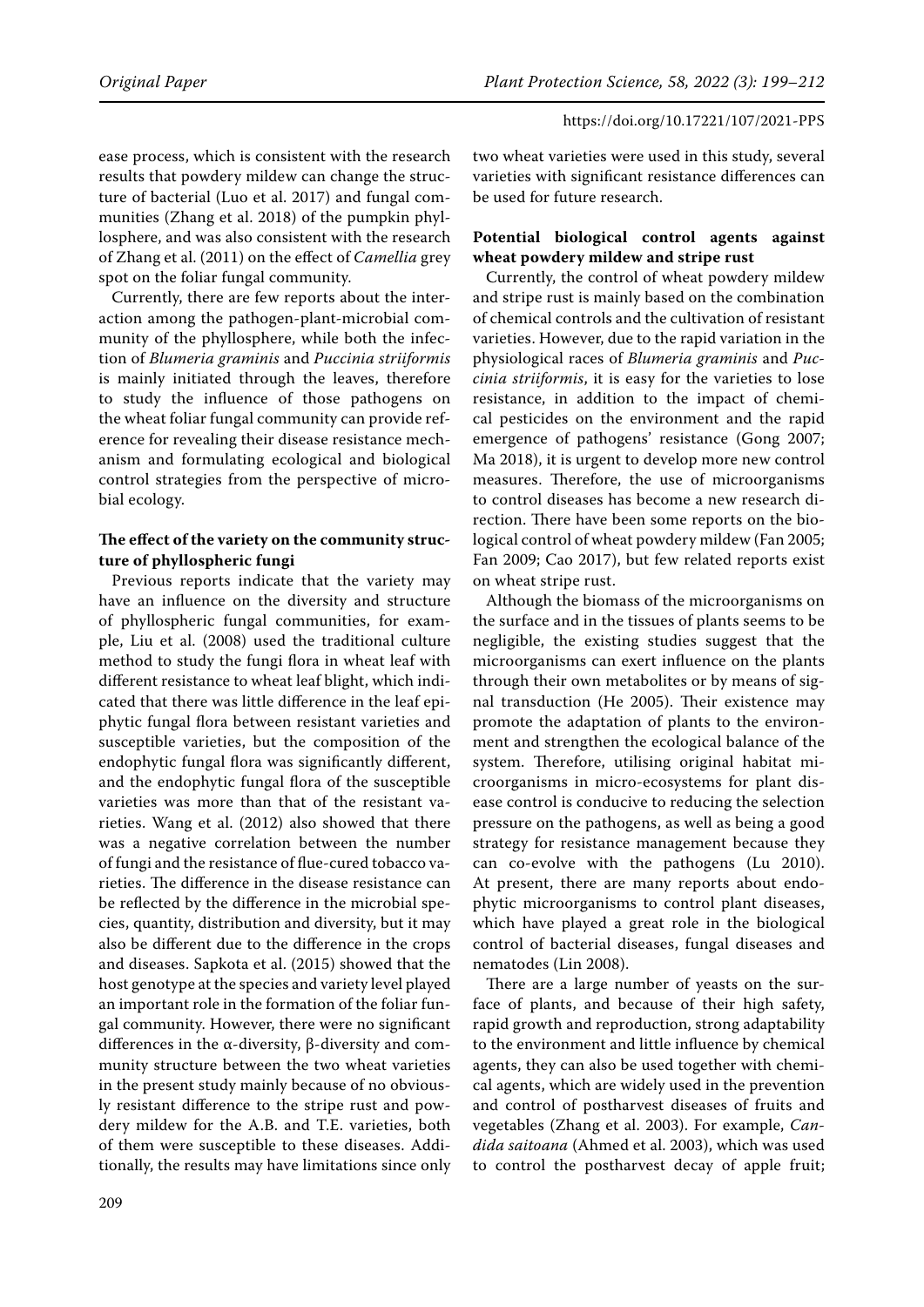*Cryptococcus infirmo-miniatus* and *Rhodotorula glutinis* (Benbow & Sugar 1999), which were applied to control the postharvest diseases of pears; *Pichia caribbica*, which was applied to control the postharvest rot of strawberries (Jin et al. 2013), *Candida intermedia*, which was applied to control onion black mould (Ling & Chi 2002), and so on.

*Epicoccum nigrum*, which is widespread in the air, soil and plant tissues, can rapidly produce conidia on the surface of dying plant tissues, and produce flavipin, epicorazines A and B and other antibacterial substances to inhibit spore germination, can also produce enzymes to change the cell membrane permeability of pathogens and degrade the cell wall. It is an ideal biological control agent (BCA) for applications to control crop diseases (Li et al. 2010). Researchers from Canada and Spain have used their spore suspension to control pea sclerotinia rot (Ting & Reeleder 1989) and peach twig blight (Madrigal et al. 1994) in the field with good control efficacy. In addition, studies have shown that *E. nigrum* have an antagonistic effect on the pathogens of *Diplodia pinea* [causes shoot blight of *Pinus sylvestris* var. *mongolica* (Li et al. 2004)] and *Cochliobolus sativus* (Campbell 1956). In addition, Zhang (2014) found that the endophytic fungi of rape such as *Alternaria* spp., *Aureobasidium* spp. and *Epicoccum* spp. can produce indoleacetic acid, which can inhibit the growth of *Sclerotinia* spp.

In this study, we found that the abundance of genera, such as *Aureobasidium*, *Epicoccum*, *Issatchenkia*, *Rhodotorula*, *Sporobolomyces* and *Udeniomyces*, increased in the early pathogenic stage, and decreased in the late pathogenic stage, which indicated that they probably have nutritional competition with *Blumeria graminis* and *Puccinia striiformis* in the early stage of infection. The abundance of *Alternaria* spp., *Cladosporium* spp., and *Leptosphaeria* sp. gradually increased with the development of the disease, which may indicate that they also have nutritional competition with the two pathogens, may have potential antagonistic effect, and have the potential to develop BCAs for these two diseases. However, on the one hand, the research may be limited (i.e., only two wheat varieties used in the experiment) and on the other hand, the relationship between the pathogen-plantmicrobial community is very complex (Kembel & Mueller 2014; Gao et al. 2016), which needs more research to verify the hypothesis.

**Acknowledgement:** Yan Chen, Jiaojiao Jiang and Shixian Pu as the main force of the experiment have made the same contribution to this paper. We thank to the research platform provided by National Engineering Research Center of Agricultural Biodiversity Application Technology, Yunnan Agricultural University.

# **REFERENCES**

- Ahmed E.G., Wilson C.L., Wisniewski M. (2003): Control of postharvest decay of apple fruit with *Candida saitoana* and induction of defense responses. Phytopathology, 93: 344–348.
- Benbow J.M., Sugar D. (1999): Fruit surface colonization and biological control of postharvest diseases of pear by preharvest yeast applications. Plant Disease, 83: 839–844.
- Blixt E., Olson Å., Lindahl B., Djurle A., Yuen J. (2009): Spatiotemporal variation in the fungal community associated with wheat leaves showing symptoms similar to stagonospora nodorum blotch. European Journal of Plant Pathology, 126: 373–386.
- Campbell W.P. (1956): The influence of associated microorganisms on the pathogenicity of *Helminthosporium sativum*. Canadian Journal of Botany, 34: 865–874.
- Cao Y.Y., Wang W.L., Shen L.L., Xu X.F., Li T.Y. (2017): Screening of bacterioides TMG-8 for bio-control of wheat powdery mildew. Jiangsu Agricultural Sciences, 45: 95–99.
- Caporaso J.G., Kuczynski J., Stombaugh J., Bittinger K., Bushman F.D., Costello E.K., Fierer N., Peña A.G., Goodrich J.K., Gordon J.I., Huttley G.A., Kelley S.T., Knights D., Koenig J.E., Ley R.E., Lozupone C.A., McDonald D., Muegge B.D., Pirrung M., Reeder J., Sevinsky J.R., Turnbaugh P.J., Walters W.A., Widmann J., Yatsunenko T., Zaneveld J., Knight R. (2010): QIIME allows analysis of high-throughput community sequencing data. Nature Methods, 7: 335–336.
- Chen Z.B., Li B., Wang D.K., Yu L., Liu J.N., Xu S.G., Jin S., Ren Z. (2015): Diversity of endophytic fungi in leaves of *Dendrobium candidum*. Fujian Journal of Agricultural Science, 30: 978–983.
- Dong J.Z., Zeng S.M., Ma Q.X. (1989): Epidemic processes of wheat yellow rust, leaf rust and powdery mildew when they occur together in the field. Scientia Agricultura Sinica, 22: 67–71.
- Edgar R.C. (2013): UPARSE: Highly accurate OTU sequences from microbial amplicon reads. Nature Methods, 10: 996–998.
- Fan Y.G., Cao Y.Y., Wei S.H., Wang M.L. (2005): Screening and curbing efficacy of potential biocontrol agents for powdery mildew of wheat. Journal of Shenyang Agricultural University, 36: 541–545.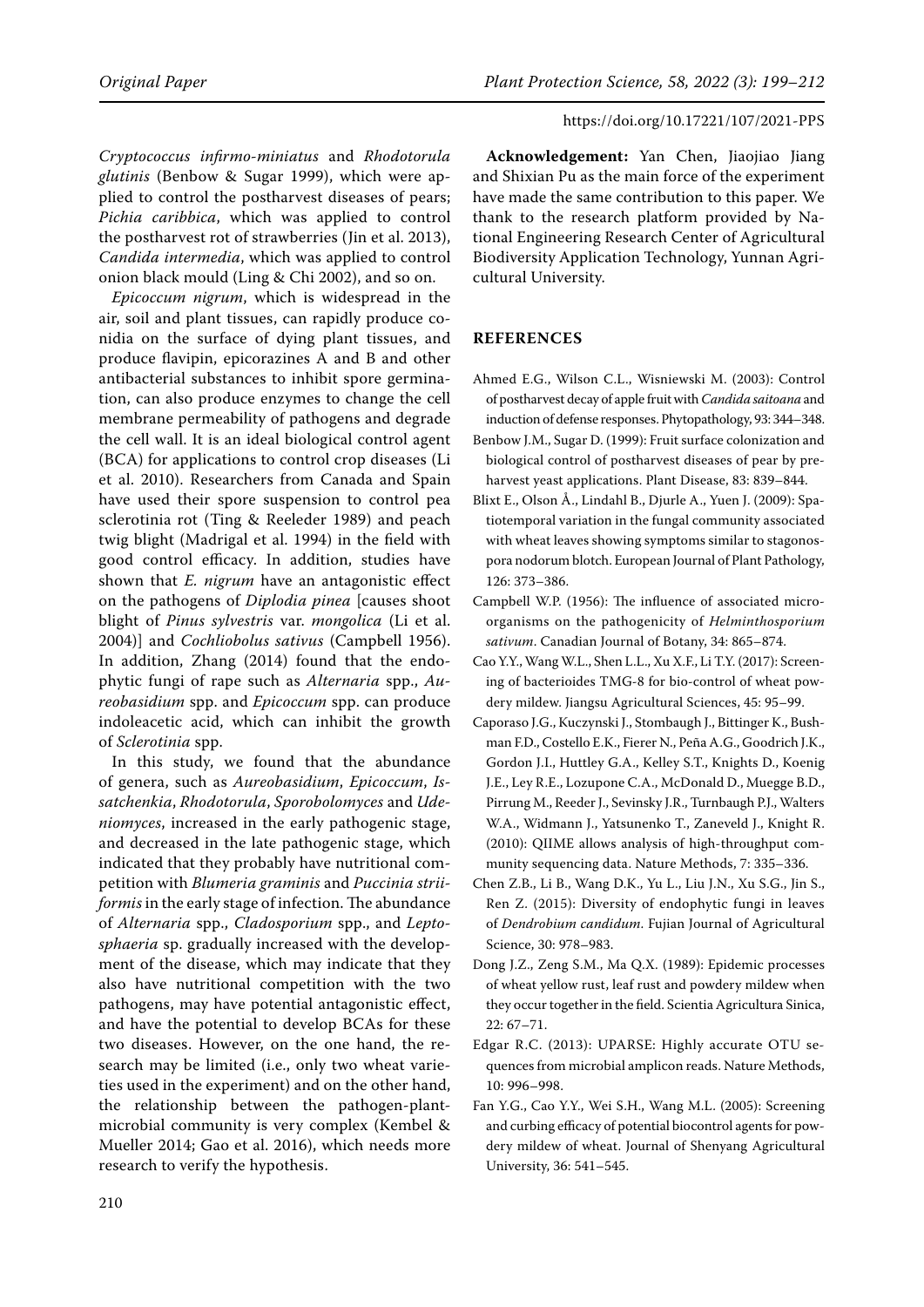- Fan Y.G., Wang L., Dong H.Q., Cao Y.Y. (2009): Inhibiting effects of bio-control agents of wheat powdery mildew on different pathogenic fungi. Journal of Henan Agricultural Sciences, 38: 92–97.
- Gao S., Liu X.C., Dong Z., Liu M.Y., Dai L.Y. (2016): Advance of phyllosphere microorganisms and their interaction with the outside environment. Plant Science Journal, 34: 654–661.
- Gong Y.F. (2007): Biological control of powdery mildew of wheat by endophytic bacterial [MSc. thesis ]. Yangling, Northwest Agriculture and Forestry University.
- Gu L.K., Bai Z.H., Jin B., Hu Q., Wang H.L., Zhuang G.Q., Zhang H.X. (2010): Assessing the impact of fungicide enostroburin application on bacterial community in wheat phyllosphere. Journal of Environmental Sciences, 22: 134–141.
- Hantsch L., Braun U., Haase J., Purschke O., Scherer-Lorenzen M., Bruelheide H. (2014): No plant functional diversity effects on foliar fungal pathogens in experimental tree communities. Fungal Diversity, 66: 139–151.
- He M.X. (2005): Research status and progress on fungal endophyte as a biocontrol factor. Plant Protection, 31: 10–14.
- Jin S.S., Pang S.X., Zhao L.N., Zhang H.Y., Zhang X.Y., Shu Z.L. (2013): Screening and identification of an antagonistic yeast and its application for biological control of postharvest decay of strawberries. Food Science, 34: 202–208.
- Jumpponen A., Jones K.L. (2009): Massively parallel 454 sequencing indicates hyperdiverse fungal communities in temperate *Quercus macrocarpa* phyllosphere. New Phytolosist, 184: 438–448.
- Karlsson I., Friberg H., Steinberg C., Persson P. (2017a): Fungicide effects on fungal community composition in the wheat phyllosphere. PLoS One, 9: e111786. doi: 10.1371/ journal.pone.0111786
- Karlsson I., Friberg H., Kolseth A.K., Steinberg C., Persson P. (2017b): Organic farming increases richness of fungal taxa in the wheat phyllosphere. Molecular Ecology, 26: 3424–3436.
- Kembel S.W., Mueller R.C. (2014): Plant traits and taxonomy drive host associations in tropical phyllosphere fungal communities. Botany, 92: 303–311.
- Knorr K., Jørgensen L.N., Nicolaisen M. (2019): Fungicides have complex effects on the wheat phyllosphere mycobiome. PLoS One, 14: e0213176. doi: 10.1371/journal. pone.0213176
- Król E., Machowicz-Stefaniak Z. (2008): Biotic effect of fungal communities inhabiting grapevine phyllosphere on *Phoma negriana*. Biologia, 63: 466–470.
- Larran S., Perelló A., Simón M.R., Moreno V. (2007): The endophytic fungi from wheat (*Triticum aestivum* L.). World Journal of Microbiology and Biotechnology, 23: 565–572.
- Last F.T. (1995): Seasonal incidence of *Sporobolomyces* on cereal leaves. Transactions of the British Mycological Society, 38: 221–239.
- Li B.N., Xu S.H., Yang C.B., Huang J.L., Pang L.J., Shi T.S., Liu X.G., Li Y.M., Xiang C.T., Xie Y.H. (2004): Screening of antagonistic fungus for *Pinus sylvestris* var. *mongolica* shoot blight. Journal of Northeast Forestry University, 32: 97–99.
- Li Y., Wang Y.N., Hu T.L., Cao K.Q. (2010): Progress of research and application of *Epicoccum purpurascens* Ehreube × Schlecht (= *E. nigrum* Link) in biological control of plant diseases. Journal of Anhui Agricultural Sciences, 38: 2988–2990.
- Li Y., Gu Y.L., Wu B.M., Jin S.L., Cao S.Q., Wang X.M., Sun Z.Y., Luo Y., Ma Z.H. (2015): Establishment of a duplex TaqMan real-time PCR method for quantifying *Puccinia striiformis* f. sp. *tritic*i and *Blumeria graminis* f. sp. *tritici*. Acta Phytopathologica Sinica, 45: 205–210.
- Lin L., Qiao Y.S., Gu B.K., Zhou Y.J., Dong H.S. (2008): Advances in the study of plant endophytic bacteria and their effects on biological control of plant disease. Jiangsu Journal of Agricultural Sciences, 24: 969–974.
- Lindow S.E., Brandl M.T. (2003): Microbiology of the phyllosphere. Applied and Environmental Microbiology, 69: 1875–1883.
- Ling Q.F., Chi Z.F. (2002): Study on antagonistic effect and mechanism by *Candida intermedia* for biological control of moulds on vegetables and fruits. Food and Fermentation Industries, 28: 34–38.
- Liu S.F., Zhang M., Li H.L. (2008): Study on the fungi flora in wheat leaf with different resistance to wheat leaf blight. Journal of Henan Agricultural University, 42: 216–219.
- Lu X.F., Luo K., Xie B.Y., Chen G.H., Mao Z.C. (2010): Metagenomics and its application in biological control of plant diseases. Chinese Journal of Biological Control, 26: 106–112.
- Luo L.Y., Zhang Z., Jin D.C., Tan X.Q., Zhang D.Y., Tian Y., Lu X.Y., Liu Y. (2017): Phyllosphere bacterial diversities and community structures on pumkin with different severities of powdery mildew. Acta Phytopathologica Sinica, 47: 688–695.
- Ma Z.H. (2018): Researches and control of wheat stripe rust in China. Journal of Plant Protection, 45: 1–6.
- Madrigal C., Pascual S., Melgarejo P. (1994): Biological control of peach twig blight (*Monilinia laxa*) with *Epicoccum nigrum*. Plant Pathology, 43: 554–561.
- Manching H.C., Balint-Kurti P.J., Stapleton A.E. (2014): Southern leaf blight disease severity is correlated with decreased maize leaf epiphytic bacterial species richness and the phyllosphere bacterial diversity decline is enhanced by nitrogen fertilization. Frontiers in Plant Science, 5: 403. doi: 10.3389/fpls.2014.00403
- Martin M.J. (2011): Cutadapt removes adapter sequences from high-throughput sequencing reads. EMBnet Journal, 17: 10–12.